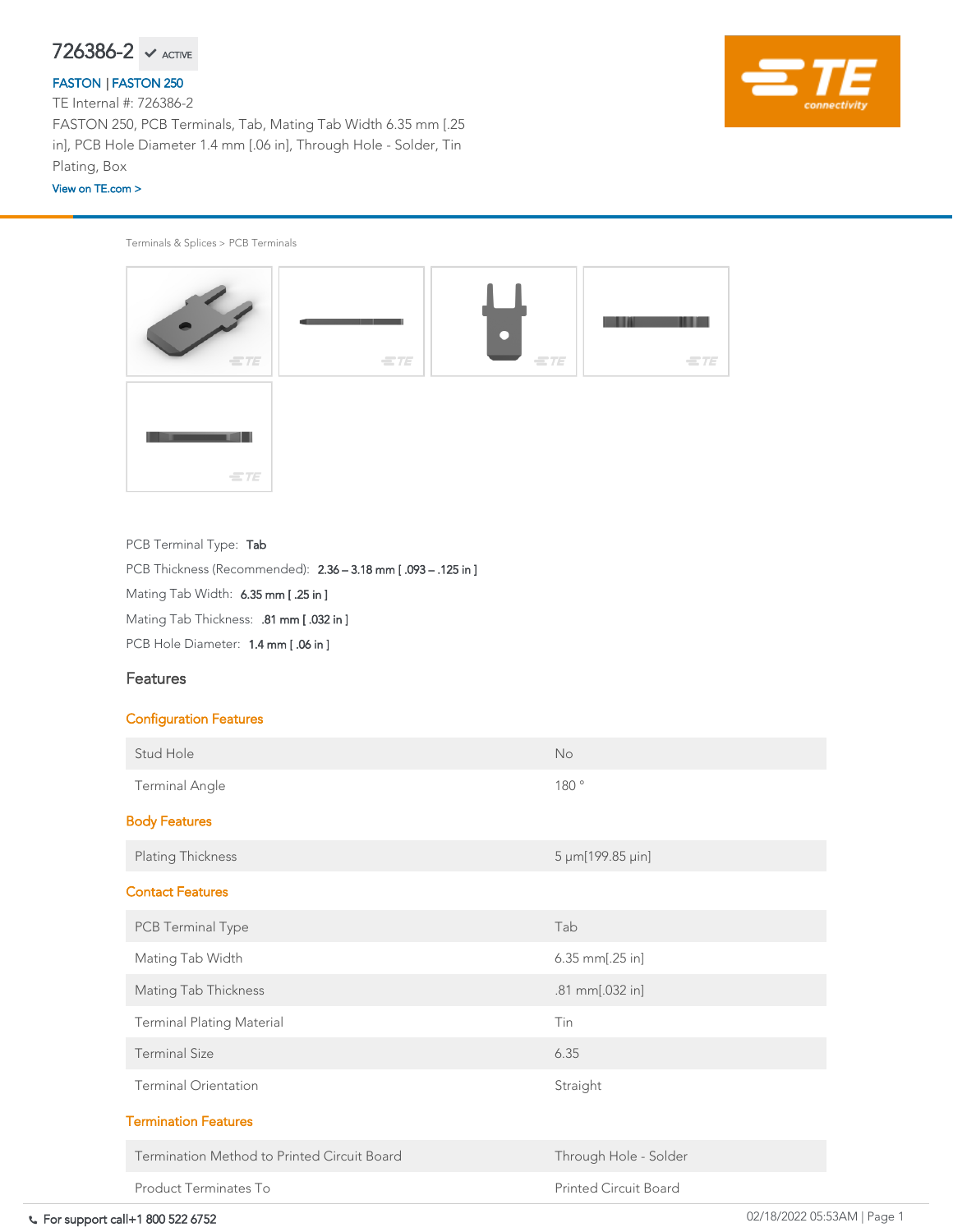FASTON 250, PCB Terminals, Tab, Mating Tab Width 6.35 mm [.25 in], PCB Hole Diameter 1.4 mm [.06 in], Through Hole - Solder, Tin Plating, Box



### **Dimensions**

| <b>Extension Below Board</b>                                    | 4 mm[.157 in]                    |  |  |  |  |
|-----------------------------------------------------------------|----------------------------------|--|--|--|--|
| PCB Thickness (Recommended)                                     | $2.36 - 3.18$ mm[.093 - .125 in] |  |  |  |  |
| <b>PCB Hole Diameter</b>                                        | 1.4 $mm[.06 in]$                 |  |  |  |  |
| Profile Height from PCB                                         | 10 mm[.394 in]                   |  |  |  |  |
| <b>Usage Conditions</b>                                         |                                  |  |  |  |  |
| <b>Insulation Requirement</b>                                   | Uninsulated                      |  |  |  |  |
| <b>Operating Temperature Range</b>                              | $-30 - 110$ °C[ $-22 - 230$ °F]  |  |  |  |  |
| <b>Packaging Features</b>                                       |                                  |  |  |  |  |
| <b>Packaging Quantity</b>                                       | 5000                             |  |  |  |  |
| Packaging Method                                                | Box                              |  |  |  |  |
|                                                                 |                                  |  |  |  |  |
| <b>Product Compliance</b>                                       |                                  |  |  |  |  |
| For compliance documentation, visit the product page on TE.com> |                                  |  |  |  |  |
| EU RoHS Directive 2011/65/EU                                    | Compliant                        |  |  |  |  |

EU ELV Directive 2000/53/EC Compliant

China RoHS 2 Directive MIIT Order No 32, 2016 No Restricted Materials Above Threshold

| EU REACH Regulation (EC) No. 1907/2006 | Current ECHA Candidate List: JUL 2021<br>(219)<br>Candidate List Declared Against: JUL 2021<br>(219)<br>Does not contain REACH SVHC |
|----------------------------------------|-------------------------------------------------------------------------------------------------------------------------------------|
| Halogen Content                        | Low Halogen - Br, Cl, F, $I < 900$ ppm per<br>homogenous material. Also BFR/CFR/PVC<br>Free                                         |
|                                        |                                                                                                                                     |

Solder Process Capability Solder Capability Solder capable to 265°C

Product Compliance Disclaimer

This information is provided based on reasonable inquiry of our suppliers and represents our current actual knowledge based on the information they provided. This information is subject to change. The part numbers that TE has identified as EU RoHS compliant have a maximum concentration of 0.1% by weight in homogenous materials for lead, hexavalent chromium, mercury, PBB, PBDE, DBP, BBP, DEHP, DIBP, and 0.01% for cadmium, or qualify for an exemption to these limits as defined in the Annexes of Directive 2011/65/EU (RoHS2). Finished electrical and electronic equipment products will be CE marked as required by Directive 2011/65/EU. Components may not be CE marked. Additionally, the part numbers that TE has identified as EU ELV compliant have a maximum concentration of 0.1% by weight in homogenous materials for lead, hexavalent chromium, and mercury, and 0.01% for cadmium, or qualify for an exemption to these limits as defined in the Annexes of Directive 2000/53/EC (ELV). Regarding the REACH Regulation, the information TE provides on SVHC in articles for this part number is based on the latest European Chemicals Agency (ECHA) 'Guidance on requirements for substances in articles' posted at this URL: https://echa.europa.eu/guidance-documents/guidance-onreach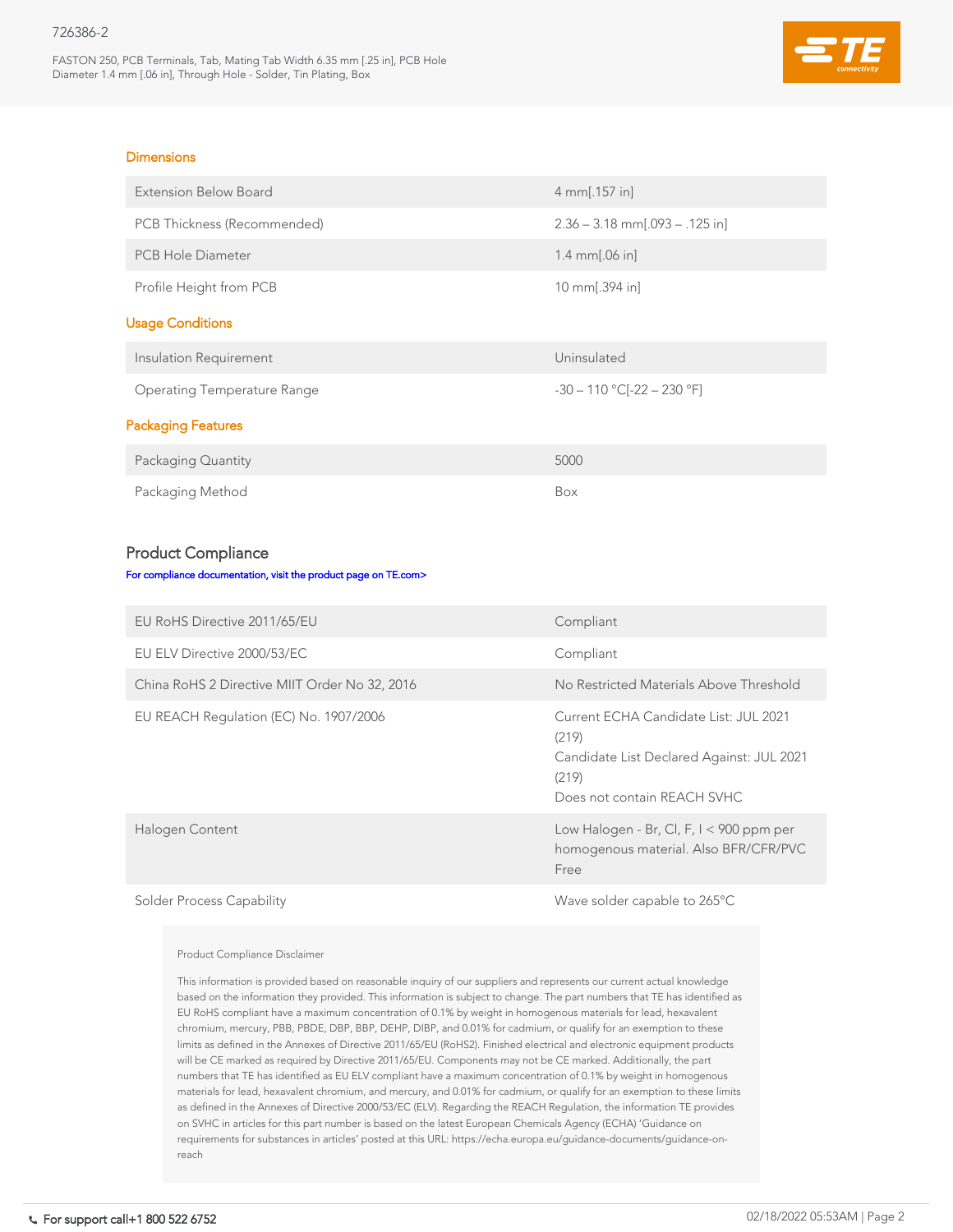FASTON 250, PCB Terminals, Tab, Mating Tab Width 6.35 mm [.25 in], PCB Hole Diameter 1.4 mm [.06 in], Through Hole - Solder, Tin Plating, Box



| <b>Compression Connectors(4)</b> | Crimp Terminal Housings(143) | <b>Insertion &amp; Extraction Tools(6)</b> | <b>Magnet Wire Terminals(1)</b> |
|----------------------------------|------------------------------|--------------------------------------------|---------------------------------|

TE Part # 394705

 $=$ TE

TE Part # 140596

| 250 FASTON, TAB, TPBR                                                  | 250 FASTON, TAB, TPBR | 250 FASTON, TAB, TPBR | 250 FASTON, TAB, TPBR |
|------------------------------------------------------------------------|-----------------------|-----------------------|-----------------------|
| $\hookrightarrow$<br>$=$ TE<br>TE Part # 726386-1<br>250 FASTON TAB BR |                       |                       |                       |
|                                                                        |                       |                       |                       |

 $=$ TE

# Also in the Series | [FASTON 250](https://www.te.com/usa-en/plp/XrJe1l.html)

 $=$ TE

TE Part # 142241-2

TE Part # 1-726386-2

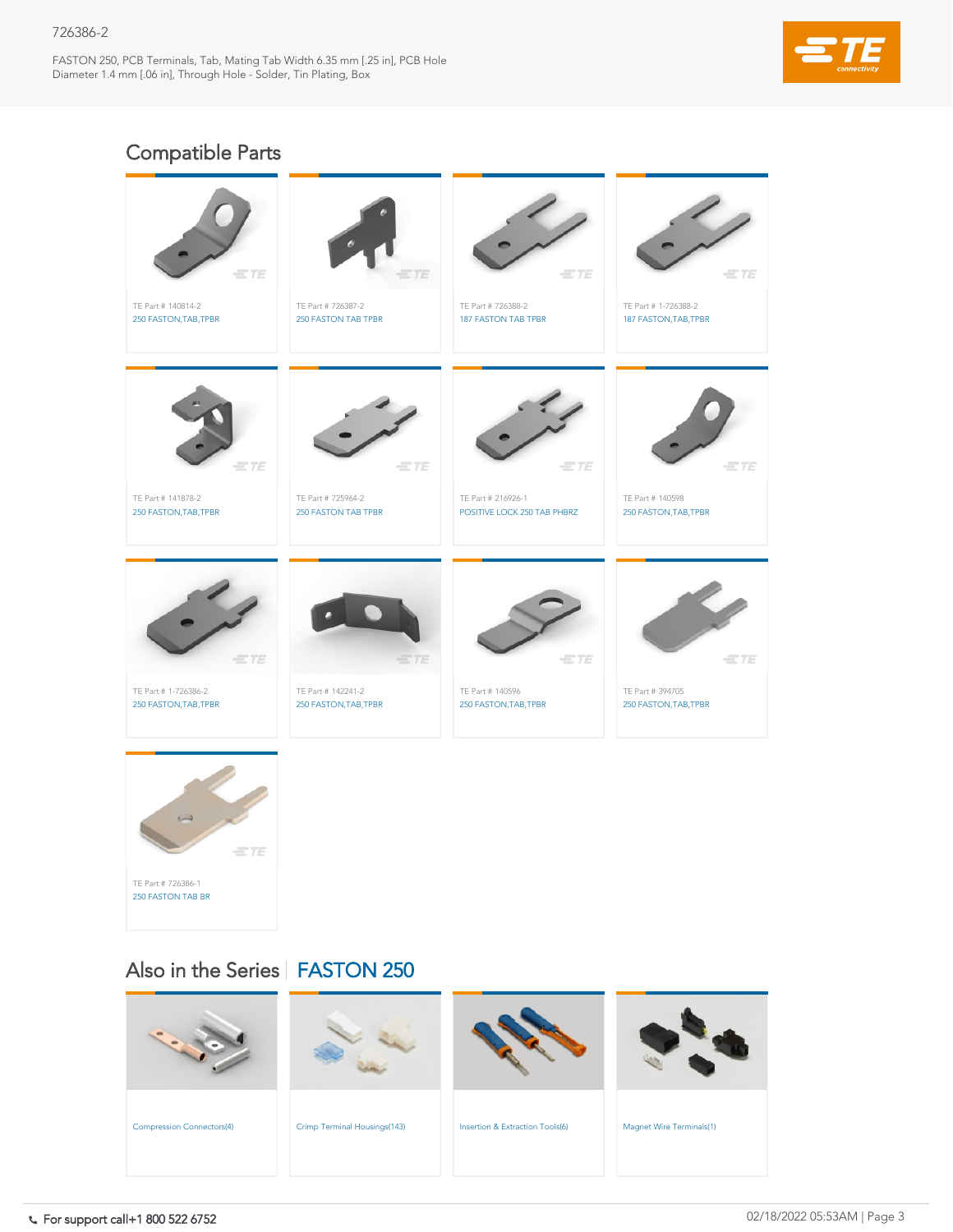FASTON 250, PCB Terminals, Tab, Mating Tab Width 6.35 mm [.25 in], PCB Hole Diameter 1.4 mm [.06 in], Through Hole - Solder, Tin Plating, Box



For support call+1 800 522 6752 02/18/2022 05:53AM | Page 4

TE Part #6-2176386-3

# **Documents**

TE Part #5-1624116-5

TE Part #2176316-6







# Customers Also Bought

Product Drawings [250 FASTON TAB TPBR](https://www.te.com/commerce/DocumentDelivery/DDEController?Action=showdoc&DocId=Customer+Drawing%7F726386%7FG2%7Fpdf%7FEnglish%7FENG_CD_726386_G2.pdf%7F726386-2)

English

# CAD Files

Customer View Model [ENG\\_CVM\\_CVM\\_726386-2\\_G.2d\\_dxf.zip](https://www.te.com/commerce/DocumentDelivery/DDEController?Action=showdoc&DocId=Customer+View+Model%7FCVM_726386-2%7FG%7F2d_dxf.zip%7FEnglish%7FENG_CVM_CVM_726386-2_G.2d_dxf.zip%7F726386-2)

English

## [3D PDF](https://www.te.com/commerce/DocumentDelivery/DDEController?Action=showdoc&DocId=Customer+View+Model%7FCVM_726386-2%7FG%7Fpdf%7F3D%7F3D_CVM_CVM_726386-2_G.pdf%7F726386-2)

3D

Customer View Model [ENG\\_CVM\\_CVM\\_726386-2\\_G.3d\\_igs.zip](https://www.te.com/commerce/DocumentDelivery/DDEController?Action=showdoc&DocId=Customer+View+Model%7FCVM_726386-2%7FG%7F3d_igs.zip%7FEnglish%7FENG_CVM_CVM_726386-2_G.3d_igs.zip%7F726386-2)

English

Customer View Model

[ENG\\_CVM\\_CVM\\_726386-2\\_G.3d\\_stp.zip](https://www.te.com/commerce/DocumentDelivery/DDEController?Action=showdoc&DocId=Customer+View+Model%7FCVM_726386-2%7FG%7F3d_stp.zip%7FEnglish%7FENG_CVM_CVM_726386-2_G.3d_stp.zip%7F726386-2)

English

By downloading the CAD file I accept and agree to the [Terms and Conditions](https://www.te.com/usa-en/policies-agreements/terms-of-use-te-com.html) of use.